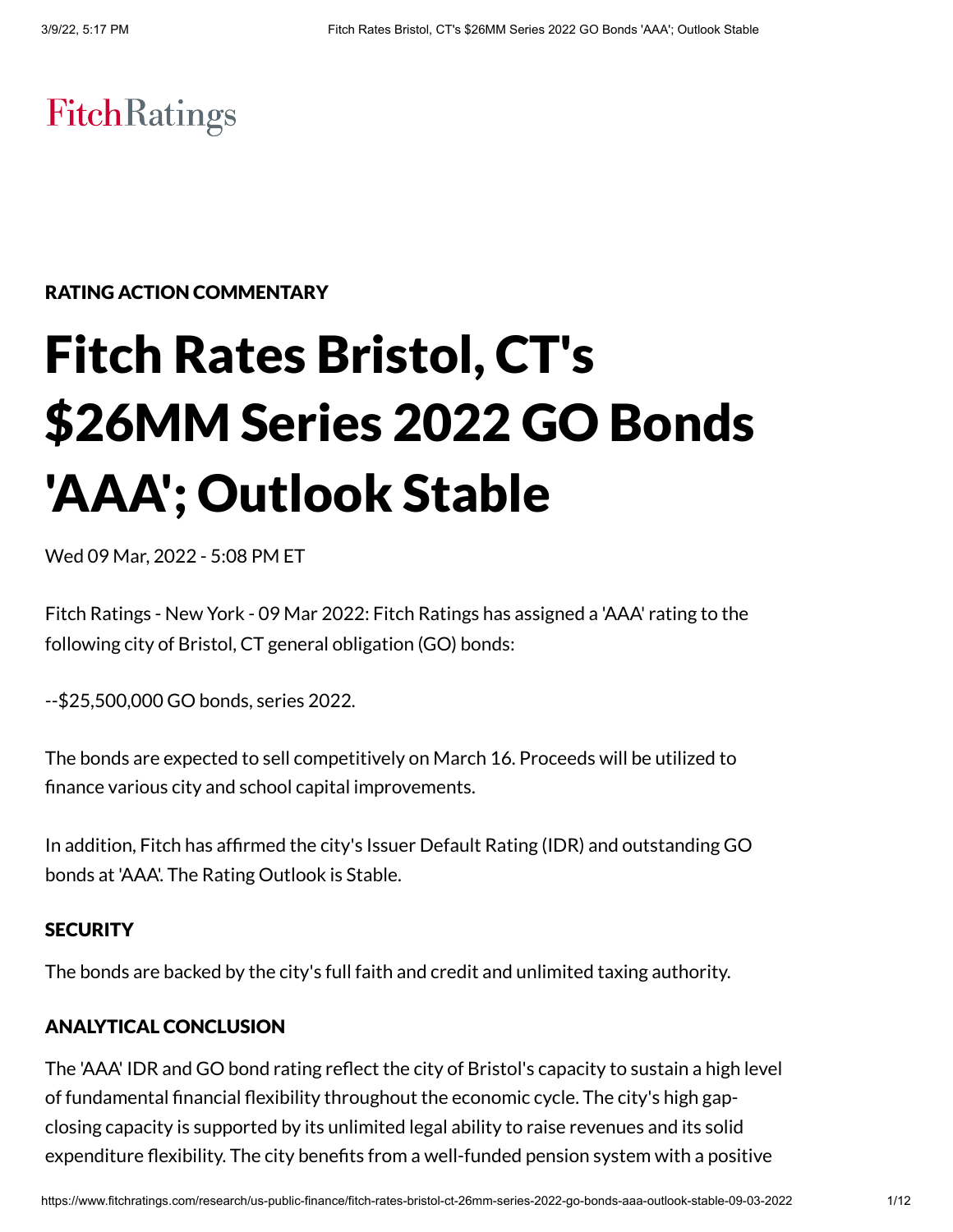net asset position, which supports the city's low long-term liability burden relative to its economic resource base.

### Economic Resource Base

Bristol is a suburban city located 20 miles southwest of the state capital city of Hartford. The city's population has been stable, with a 2020 census population of about 61,000, roughly flat with 2010 levels. The broad-based economy includes healthcare and manufacturing, and the city is home to the headquarters of ESPN.

# KEY RATING DRIVERS

# **Revenue Framework: 'aa'**

Fitch expects long-term growth prospects for revenues absent tax rate increases to remain slow reflecting historical long-term trends in tax base values and population. There are no limits on the city's independent revenue-raising power, which enhances its ability to manage fiscal challenges and offset slow revenue growth.

# **Expenditure Framework: 'aa'**

The city's fixed carrying costs associated with debt service, pension and other postemployment benefits (OPEB) contributions were a low 7% of fiscal 2021 total governmental spending. However, overall expenditure flexibility is solid when considering management's adequate ability to control headcount and wages.

# **Long-Term Liability Burden: 'aaa'**

Bristol's long-term liability burden for debt and Fitch adjusted net pension liabilities is low at an estimated 3% of residents' personal income including this issuance. Fitch expects the burden to remain low as a result of manageable future borrowing plans, pensions with a positive net asset position and above-average principal amortization.

# **Operating Performance: 'aaa'**

Fitch expects the city to manage through periods of economic decline while maintaining a high degree of fundamental financial flexibility. Conservative budget management practices have contributed to the maintenance of solid reserve levels.

# RATING SENSITIVITIES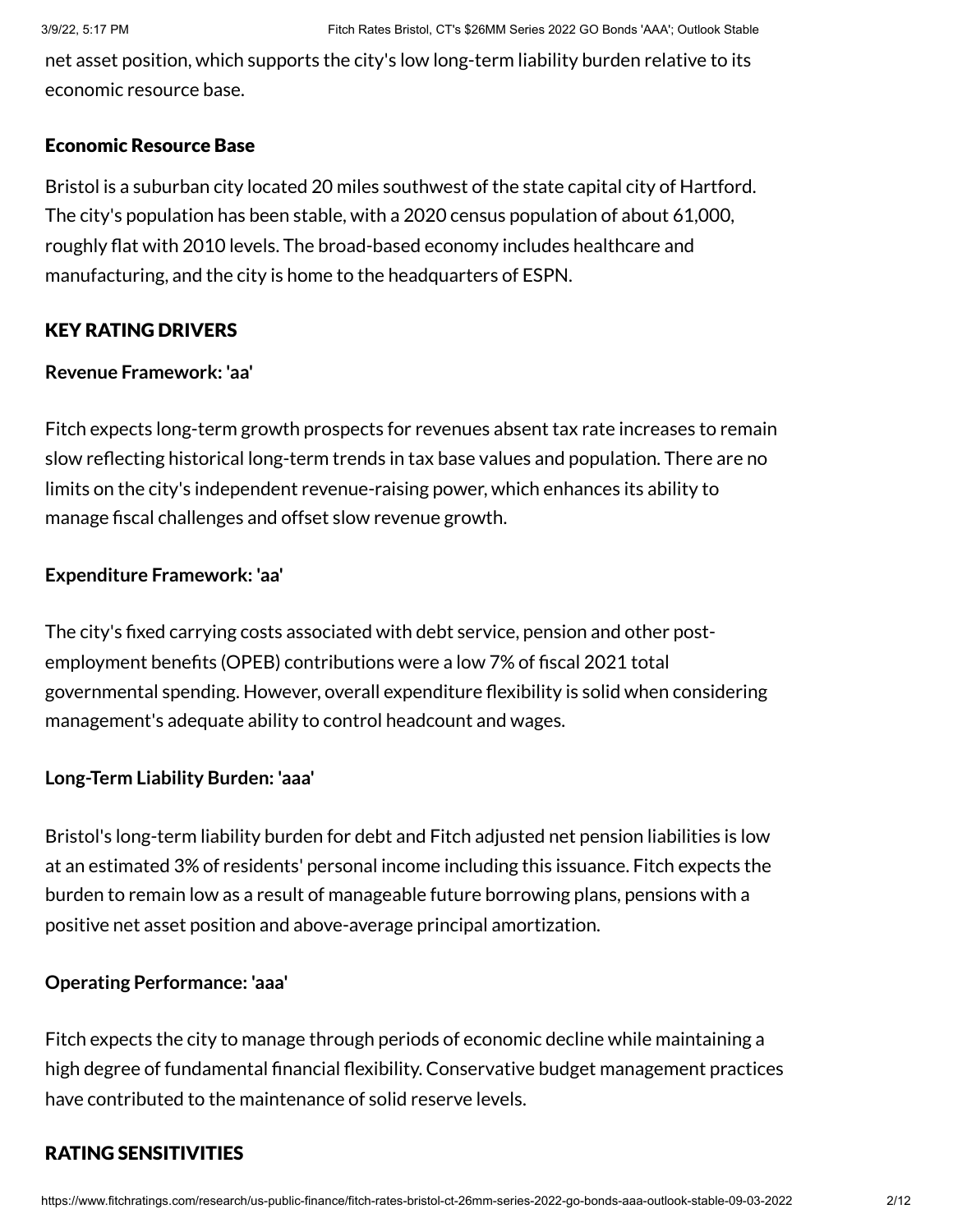Factors that could, individually or collectively, lead to positive rating action/upgrade:

--Upgrades are not applicable for 'AAA' ratings.

Factors that could, individually or collectively, lead to negative rating action/downgrade:

--Fitch's expectations for a prolonged weakening of natural revenue growth prospects to a level that lags the rate of long-term inflation;

--A material erosion in gap closing capacity due to sustained fund balance declines.

# BEST/WORST CASE RATING SCENARIO

International scale credit ratings of Sovereigns, Public Finance and Infrastructure issuers have a best-case rating upgrade scenario (defined as the 99th percentile of rating transitions, measured in a positive direction) of three notches over a three-year rating horizon; and a worst-case rating downgrade scenario (defined as the 99th percentile of rating transitions, measured in a negative direction) of three notches over three years. The complete span of best- and worst-case scenario credit ratings for all rating categories ranges from 'AAA' to 'D'. Best- and worst-case scenario credit ratings are based on historical performance. For more information about the methodology used to determine sectorspecific best- and worst-case scenario credit ratings, visit [https://www.fitchratings.com/site/re/10111579.](https://www.fitchratings.com/site/re/10111579)

# CURRENT DEVELOPMENTS

The city ended fiscal 2021 with a general fund net operating surplus of about \$1.8 million, which increased unrestricted reserve levels to \$42.9 million (18.6% of spending). Revenues exceeded budgeted expectations, driven by property tax collections above budget and strong permit and fee revenues that were supported by robust residential sales and construction activity. Expenditures benefited from vacancy savings that further helped solidify positive operating results.

The fiscal 2022 adopted general fund budget totaled about \$209.6 million, up about 2% from the prior year's budget. The budget left the property tax rate flat, and included higher spending on wages with cost of living increases ranging from 2.25%-2.75%. Year-to-date results have been favorable, with spending trending roughly in line with budget, and with revenues continuing to trend above budget. Positive revenue results thus far reflect strong conveyance fee activity, as well as an additional \$400,000 in intergovernmental revenues above budget via an increased payment in lieu of taxes from the state of Connecticut.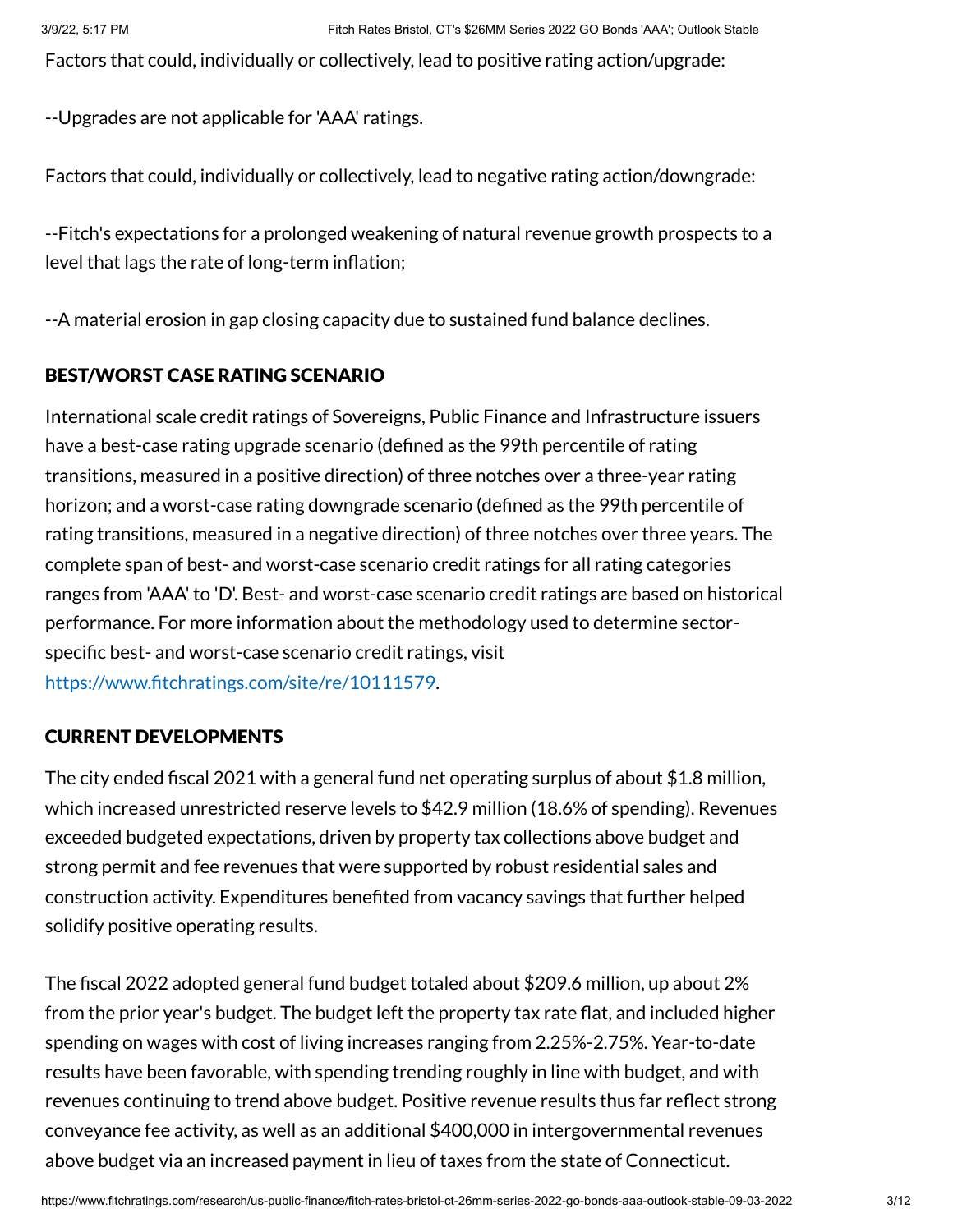The city has been allocated about \$27 million in funding through the American Rescue Plan Act (ARPA), and the schools are slated to receive \$19 million. While the city's plan for how to use the funding is still being finalized, a substantial portion of ARPA funding is likely to go toward eligible capital projects and economic development initiatives.

# CREDIT PROFILE

Wealth levels exceed national levels but are below that of the wealthy state. Top 10 taxpayers within the city comprise nearly 13% of taxable assessed value, with ESPN having the largest share by far at nearly 6%. ESPN is the largest employer in the city with roughly 4,200 employees. While ESPN has made reductions in staff in recent years, Fitch's rating assumes that the company will remain a prominent presence in the city. The remainder of the top 10 taxpayers is spread amongst a major developer, retail, utilities and a theme park.

# Revenue Framework

The city's primary source of revenue is property tax, which accounts for roughly threequarters of the general fund operating budget (exclusive of state pass-throughs for teacher pensions) and supports stability in operating revenues. State aid, primarily associated with education, is the next largest source of revenue.

Fitch expects future natural revenue growth prospects to track long-term inflation over time. This assumption reflects a combination of slow long-term property value appreciation, an essentially flat population, and moderate new development contributing to modest tax base expansion. The city's tax base was flat after the most recent five-year revaluation effective Oct. 1, 2017 for the fiscal 2019 tax year. The next five-year revaluation will be effective October 2022 for the fiscal 2024 budget year. This revaluation is currently expected to show significant growth due to appreciation in property values and the robust sales activity that is occurring in the region.

The city has an unlimited independent legal ability to raise property taxes.

# Expenditure Framework

Education constitutes the largest general fund expenditure item at roughly half of the fiscal 2022 budget, with public safety representing the next largest item. Steady population trends have allowed the city to keep up with service demands without considerable budgetary pressures, although education costs have increased in recent years due to certain state mandates and the city's desire to continue to fund services and programs to promote student academic achievement.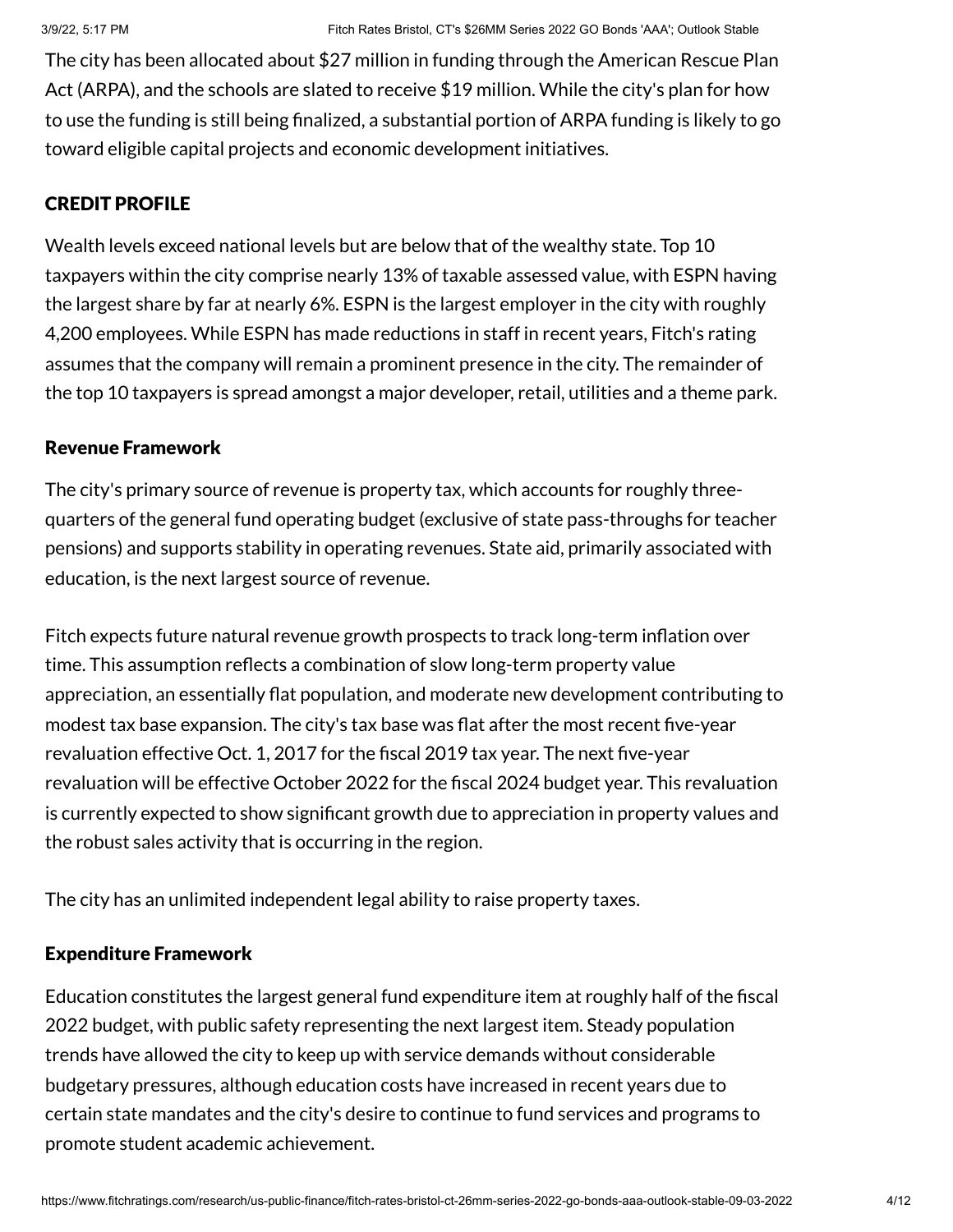Fitch expects the natural pace of spending growth to be in line with to slightly above expected inflationary revenue growth. At the end of fiscal 2018, the city consolidated the three pension plans into one system, which due to its overfunding requires no city contributions. The city has a policy to increase its pension contributions if the funding ratio for the consolidated system falls below 125%. The city's reported funding ratio remains above this threshold, and no contribution is expected to be required through at least fiscal 2023.

Carrying costs for annual debt service, pension contributions and OPEB are low at about 7% of fiscal 2021 governmental spending. Fitch expects such levels to remain low based on debt plans and expectations for the limited demands of pension and OPEB obligations.

The city has the ability to reduce expenses tied to its services, namely through the reduction of staff or imposition of furloughs; however, a reduction in fire department staffing levels is limited due to minimum manning requirements. Union contracts are subject to arbitration, which is ultimately required to take into consideration the financial capability of the city. Similar to most Connecticut municipalities, education expenses make up the majority of the budget for the city and are subject statutory annual maintenance requirements, somewhat limiting the city's overall expenditure flexibility.

# Long-Term Liability Burden

Bristol's long-term liability burden is low at around 3% of residents' estimated personal income including this issuance, and consists solely of direct debt. Pensions do not present a pressure, as the city's pension system is overfunded. The city's capital improvement plan (CIP) totals about \$252 million, funded primarily through a mix of bonding and state aid for school construction. Although not all bonding in the CIP has been authorized yet, if planned issuance of \$157 million through fiscal 2026 is realized, the liability burden would remain below 10% of personal income, consistent with the current 'aaa' assessment.

The city's overfunded pension system has an estimated net asset to liability ratio of about 156% as of June 30, 2021, based on a 7.0% investment rate of return (IRR). The ratio declines to about 139% using a Fitch adjusted 6% investment rate of return. The city has prudently reduced its IRR assumptions over time, with the most recent valuation (which will be reflected in fiscal 2022 audited results) reducing the IRR to 6.5% from 7.0%.

The city's net unfunded OPEB liability was \$63 million as of June 30, 2021, about 2% of personal income. Management has been making contributions annually in excess of pay-as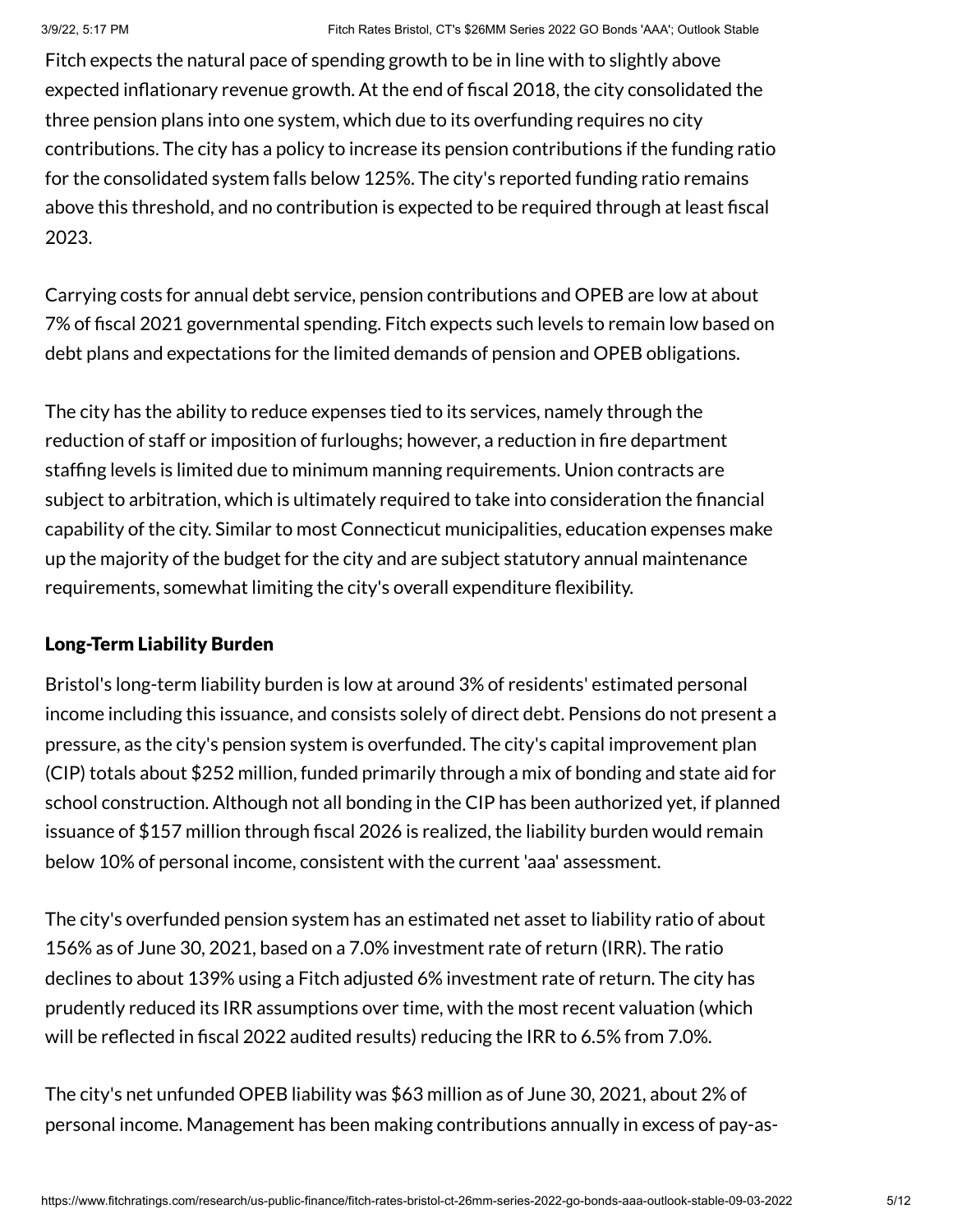you-go since 2008 and has accumulated assets in its OPEB trust fund totaling approximately \$19 million as of June 30, 2021.

#### Operating Performance

Fitch expects the city will maintain a high degree of fundamental financial flexibility throughout an economic cycle given its solid reserve levels, unlimited taxing authority, and sound spending flexibility. In addition, management has demonstrated its commitment to maintaining high reserve levels in compliance with its policy of unassigned general fund reserves of at least 12% of spending.

The city has managed its operations prudently through a combination of moderate annual tax levy increases and conservative budgeting practices resulting in strong operating results in recent years. Management took actions to control costs during the downturn and maintained a steady level of general fund reserves within policy levels. Excess surpluses above policy levels are typically used to support capital, fleet and maintenance spending through the city's capital fund.

In addition to the sources of information identified in Fitch's applicable criteria specified below, this action was informed by information from Lumesis.

# REFERENCES FOR SUBSTANTIALLY MATERIAL SOURCE CITED AS KEY DRIVER OF RATING

The principal sources of information used in the analysis are described in the Applicable Criteria.

#### ESG CONSIDERATIONS

Unless otherwise disclosed in this section, the highest level of ESG credit relevance is a score of '3'. This means ESG issues are credit-neutral or have only a minimal credit impact on the entity, either due to their nature or the way in which they are being managed by the entity. For more information on Fitch's ESG Relevance Scores, visit [www.fitchratings.com/esg.](http://www.fitchratings.com/esg)

#### RATING ACTIONS

#### ENTITY / DEBT  $\div$  RATING  $\div$  Research and the PRIOR  $\div$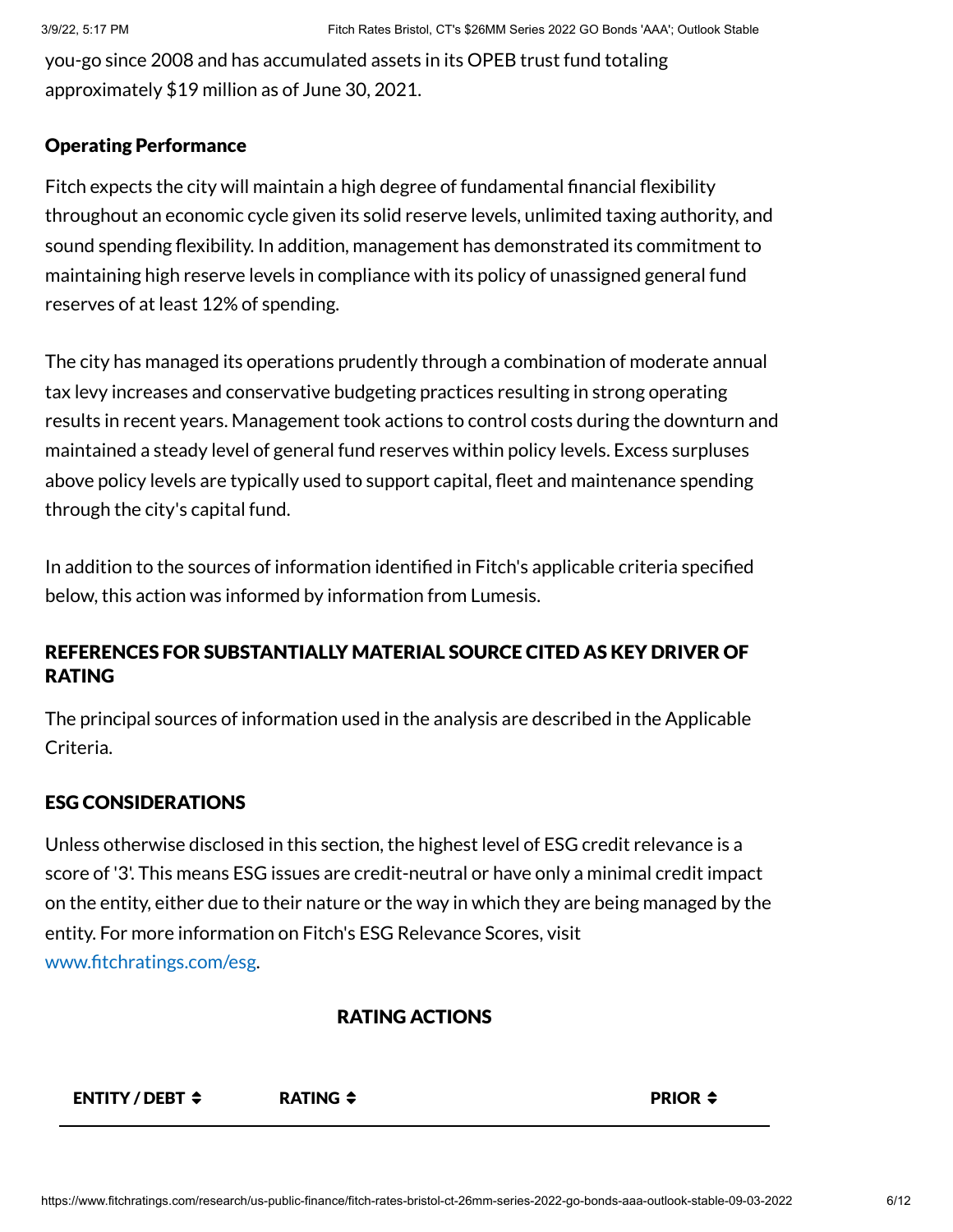3/9/22, 5:17 PM Fitch Rates Bristol, CT's \$26MM Series 2022 GO Bonds 'AAA'; Outlook Stable

| Bristol (CT) [General<br>Government]                        | LT IDR<br>Affirmed | <b>AAA Rating Outlook Stable</b> | <b>AAA Rating</b><br>Outlook<br><b>Stable</b> |
|-------------------------------------------------------------|--------------------|----------------------------------|-----------------------------------------------|
| Bristol (CT) / General<br>Obligation -<br>Unlimited Tax/1LT | LT<br>Affirmed     | <b>AAA Rating Outlook Stable</b> | <b>AAA Rating</b><br>Outlook<br><b>Stable</b> |

#### VIEW ADDITIONAL RATING DETAILS

# FITCH RATINGS ANALYSTS

**Patrick Goggins** Senior Analyst Primary Rating Analyst +1 646 582 4695 patrick.goggins@fitchratings.com Fitch Ratings, Inc. Hearst Tower 300 W. 57th Street New York, NY 10019

#### **Kevin Dolan**

**Director** Secondary Rating Analyst +1 212 908 0538 kevin.dolan@fitchratings.com

# **Shannon McCue**

**Director** Committee Chairperson +1 212 908 0593 shannon.mccue@fitchratings.com

# MEDIA CONTACTS

**Sandro Scenga** New York +1 212 908 0278 sandro.scenga@thefitchgroup.com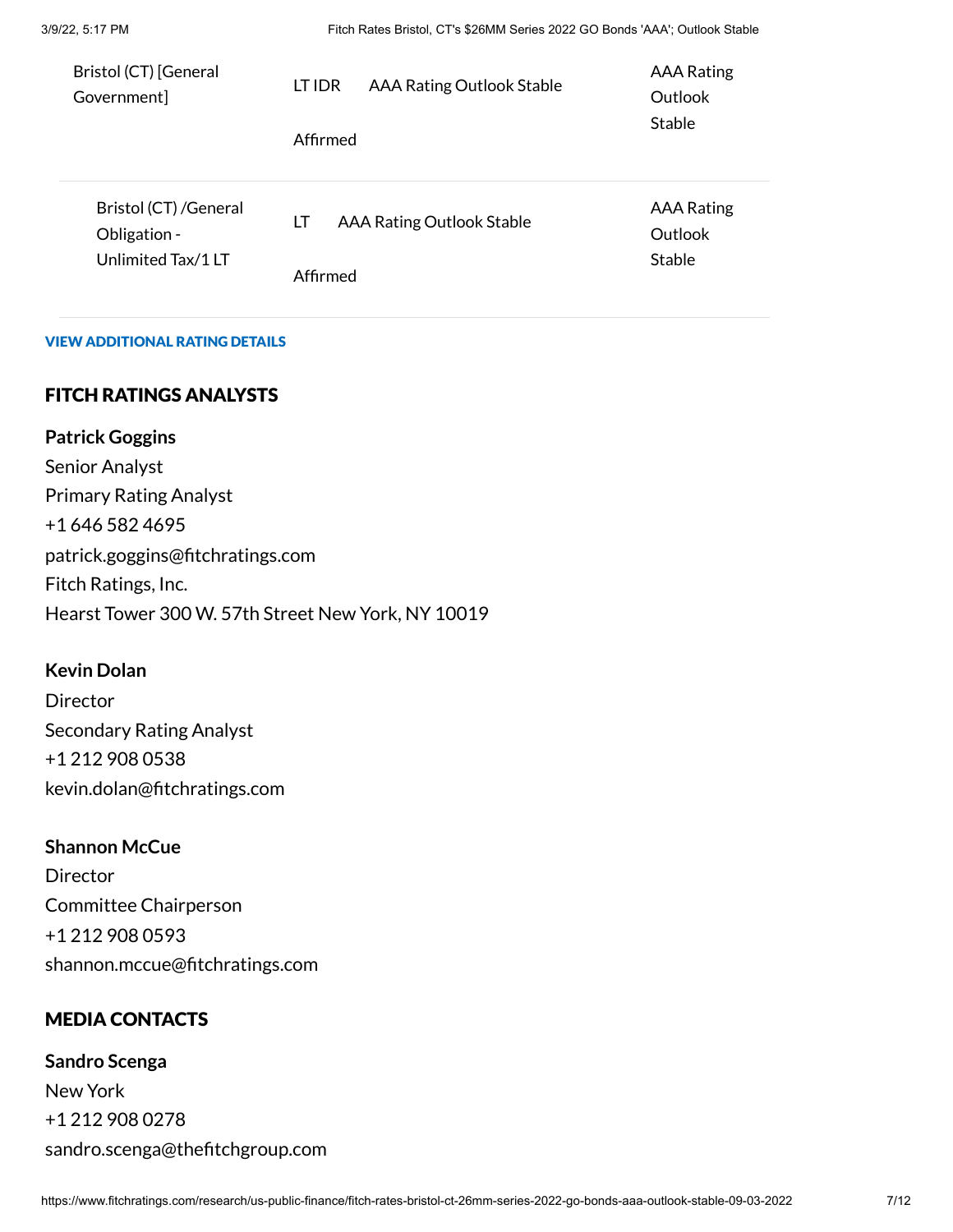Additional information is available on [www.fitchratings.com](http://www.fitchratings.com/)

# PARTICIPATION STATUS

The rated entity (and/or its agents) or, in the case of structured finance, one or more of the transaction parties participated in the rating process except that the following issuer(s), if any, did not participate in the rating process, or provide additional information, beyond the issuer's available public disclosure.

# APPLICABLE CRITERIA

U.S. Public Finance [Tax-Supported Rating](https://www.fitchratings.com/research/us-public-finance/us-public-finance-tax-supported-rating-criteria-04-05-2021) Criteria (pub. 04 May 2021) (including rating assumption sensitivity)

# APPLICABLE MODELS

Numbers in parentheses accompanying applicable model(s) contain hyperlinks to criteria providing description of model(s).

FAST Econometric API - Fitch Analytical Stress Test Model, v3.0.0 [\(1](https://www.fitchratings.com/research/us-public-finance/us-public-finance-tax-supported-rating-criteria-04-05-2021))

# ADDITIONAL DISCLOSURES

[Dodd-Frank](https://www.fitchratings.com/research/us-public-finance/fitch-rates-bristol-ct-26mm-series-2022-go-bonds-aaa-outlook-stable-09-03-2022/dodd-frank-disclosure) Rating Information Disclosure Form

Solicitation Status

[Endorsement](#page-10-0) Policy

# ENDORSEMENT STATUS

Bristol (CT) EU Endorsed, UK Endorsed

# **DISCLAIMER**

ALL FITCH CREDIT RATINGS ARE SUBJECT TO CERTAIN LIMITATIONS AND DISCLAIMERS. PLEASE READ THESE LIMITATIONS AND DISCLAIMERS BY FOLLOWING THIS LINK: [HTTPS://WWW.FITCHRATINGS.COM/UNDERSTANDINGCREDITRATINGS](https://www.fitchratings.com/UNDERSTANDINGCREDITRATINGS). IN ADDITION, THE FOLLOWING [HTTPS://WWW.FITCHRATINGS.COM/RATING-](https://www.fitchratings.com/rating-definitions-document)DEFINITIONS-DOCUMENT DETAILS FITCH'S RATING DEFINITIONS FOR EACH RATING SCALE AND RATING CATEGORIES, INCLUDING DEFINITIONS RELATING TO DEFAULT. PUBLISHED RATINGS, CRITERIA, AND METHODOLOGIES ARE AVAILABLE FROM THIS SITE AT ALL TIMES. FITCH'S CODE OF CONDUCT, CONFIDENTIALITY, CONFLICTS OF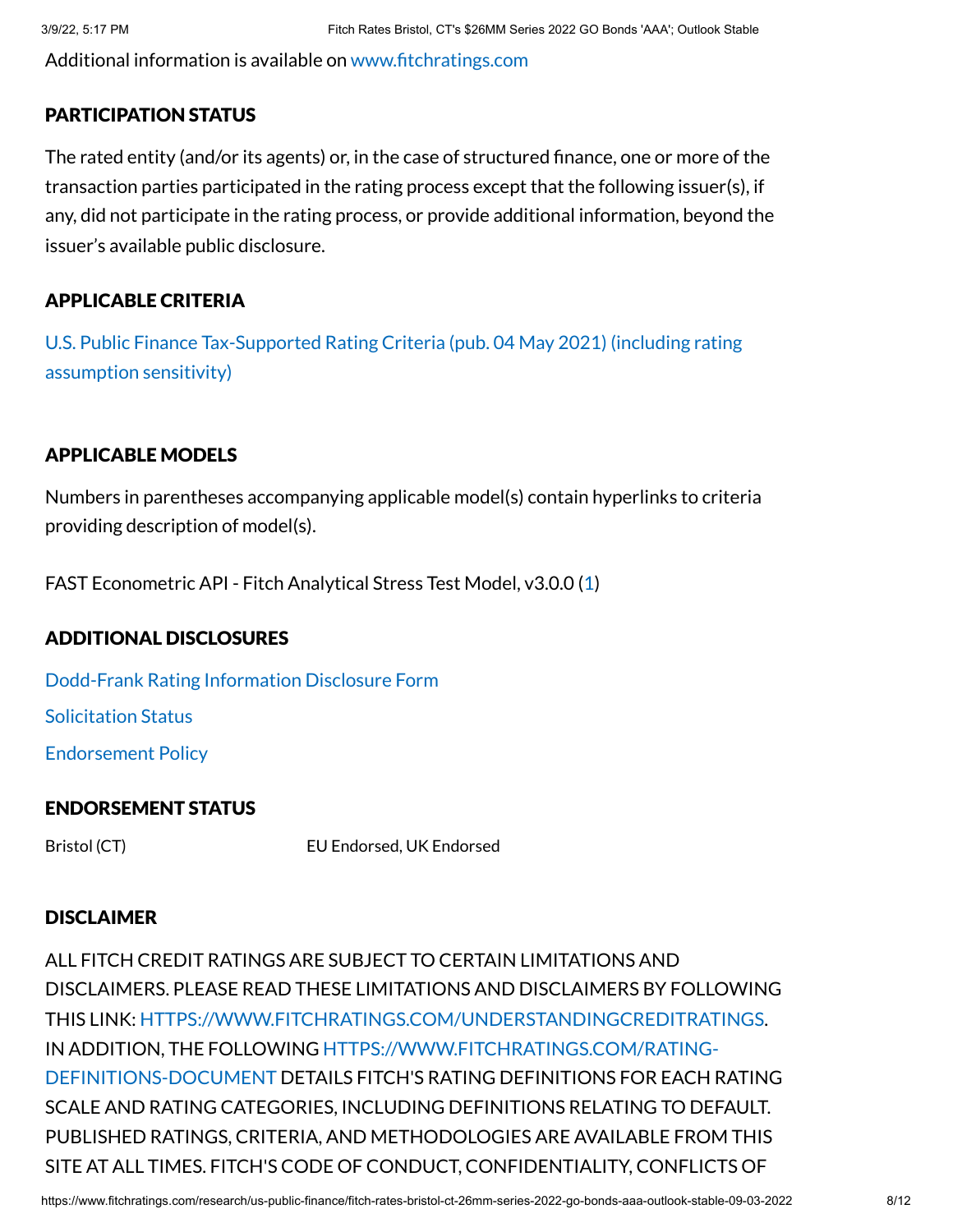INTEREST, AFFILIATE FIREWALL, COMPLIANCE, AND OTHER RELEVANT POLICIES AND PROCEDURES ARE ALSO AVAILABLE FROM THE CODE OF CONDUCT SECTION OF THIS SITE. DIRECTORS AND SHAREHOLDERS RELEVANT INTERESTS ARE AVAILABLE AT [HTTPS://WWW.FITCHRATINGS.COM/SITE/REGULATORY](https://www.fitchratings.com/site/regulatory). FITCH MAY HAVE PROVIDED ANOTHER PERMISSIBLE SERVICE OR ANCILLARY SERVICE TO THE RATED ENTITY OR ITS RELATED THIRD PARTIES. DETAILS OF PERMISSIBLE SERVICE(S) FOR WHICH THE LEAD ANALYST IS BASED IN AN ESMA- OR FCA-REGISTERED FITCH RATINGS COMPANY (OR BRANCH OF SUCH A COMPANY) OR ANCILLARY SERVICE(S) CAN BE FOUND ON THE ENTITY SUMMARY PAGE FOR THIS ISSUER ON THE FITCH RATINGS WEBSITE.

#### READ LESS

# COPYRIGHT

Copyright © 2022 by Fitch Ratings, Inc., Fitch Ratings Ltd. and its subsidiaries. 33 Whitehall Street, NY, NY 10004. Telephone: 1-800-753-4824, (212) 908-0500. Fax: (212) 480-4435. Reproduction or retransmission in whole or in part is prohibited except by permission. All rights reserved. In issuing and maintaining its ratings and in making other reports (including forecast information), Fitch relies on factual information it receives from issuers and underwriters and from other sources Fitch believes to be credible. Fitch conducts a reasonable investigation of the factual information relied upon by it in accordance with its ratings methodology, and obtains reasonable verification of that information from independent sources, to the extent such sources are available for a given security or in a given jurisdiction. The manner of Fitch's factual investigation and the scope of the thirdparty verification it obtains will vary depending on the nature of the rated security and its issuer, the requirements and practices in the jurisdiction in which the rated security is offered and sold and/or the issuer is located, the availability and nature of relevant public information, access to the management of the issuer and its advisers, the availability of preexisting third-party verifications such as audit reports, agreed-upon procedures letters, appraisals, actuarial reports, engineering reports, legal opinions and other reports provided by third parties, the availability of independent and competent third- party verification sources with respect to the particular security or in the particular jurisdiction of the issuer, and a variety of other factors. Users of Fitch's ratings and reports should understand that neither an enhanced factual investigation nor any third-party verification can ensure that all of the information Fitch relies on in connection with a rating or a report will be accurate and complete. Ultimately, the issuer and its advisers are responsible for the accuracy of the information they provide to Fitch and to the market in offering documents and other reports. In issuing its ratings and its reports, Fitch must rely on the work of experts,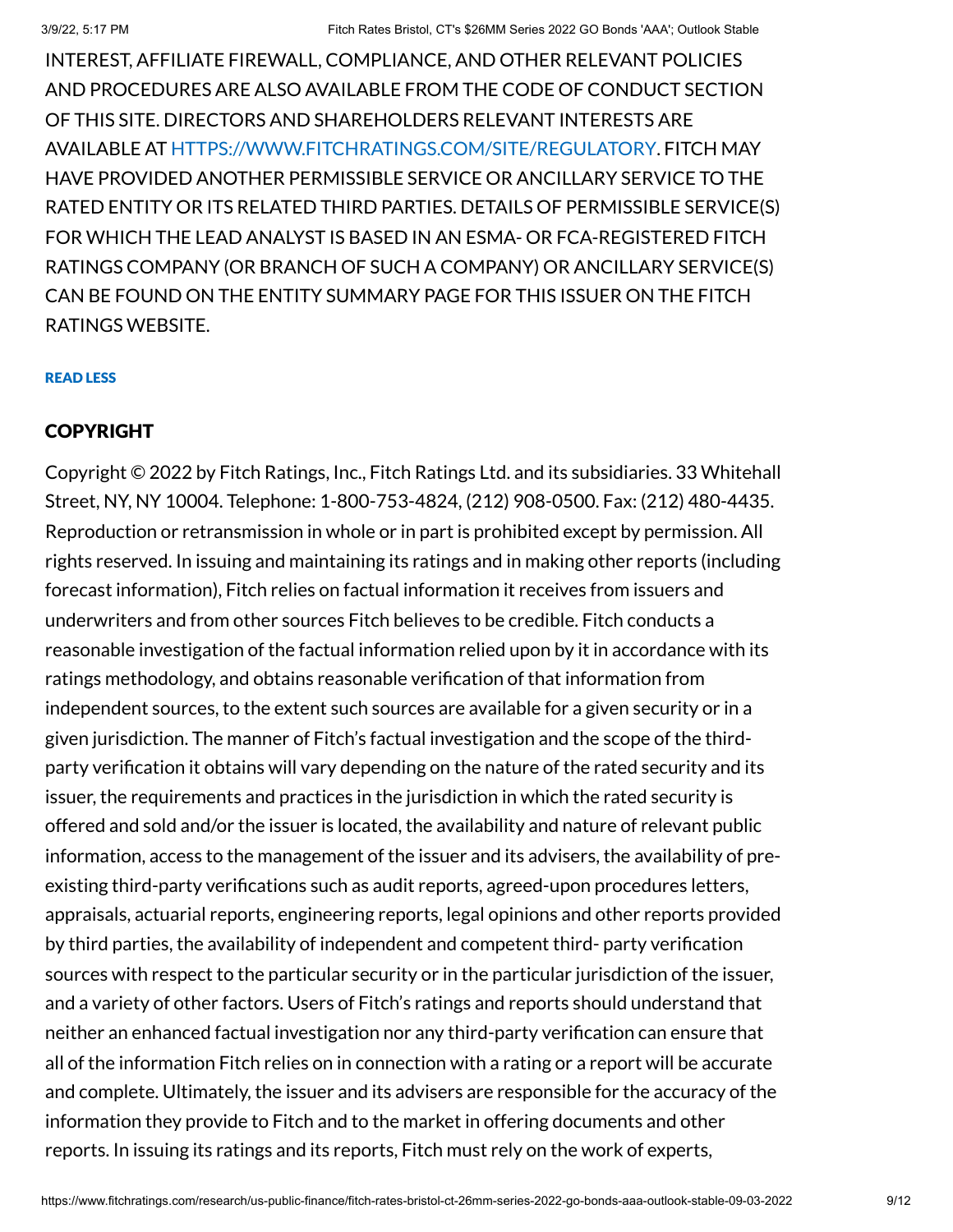including independent auditors with respect to financial statements and attorneys with respect to legal and tax matters. Further, ratings and forecasts of financial and other information are inherently forward-looking and embody assumptions and predictions about future events that by their nature cannot be verified as facts. As a result, despite any verification of current facts, ratings and forecasts can be affected by future events or conditions that were not anticipated at the time a rating or forecast was issued or affirmed. The information in this report is provided "as is" without any representation or warranty of any kind, and Fitch does not represent or warrant that the report or any of its contents will meet any of the requirements of a recipient of the report. A Fitch rating is an opinion as to the creditworthiness of a security. This opinion and reports made by Fitch are based on established criteria and methodologies that Fitch is continuously evaluating and updating. Therefore, ratings and reports are the collective work product of Fitch and no individual, or group of individuals, is solely responsible for a rating or a report. The rating does not address the risk of loss due to risks other than credit risk, unless such risk is specifically mentioned. Fitch is not engaged in the offer or sale of any security. All Fitch reports have shared authorship. Individuals identified in a Fitch report were involved in, but are not solely responsible for, the opinions stated therein. The individuals are named for contact purposes only. A report providing a Fitch rating is neither a prospectus nor a substitute for the information assembled, verified and presented to investors by the issuer and its agents in connection with the sale of the securities. Ratings may be changed or withdrawn at any time for any reason in the sole discretion of Fitch. Fitch does not provide investment advice of any sort. Ratings are not a recommendation to buy, sell, or hold any security. Ratings do not comment on the adequacy of market price, the suitability of any security for a particular investor, or the tax-exempt nature or taxability of payments made in respect to any security. Fitch receives fees from issuers, insurers, guarantors, other obligors, and underwriters for rating securities. Such fees generally vary from US\$1,000 to US\$750,000 (or the applicable currency equivalent) per issue. In certain cases, Fitch will rate all or a number of issues issued by a particular issuer, or insured or guaranteed by a particular insurer or guarantor, for a single annual fee. Such fees are expected to vary from US\$10,000 to US\$1,500,000 (or the applicable currency equivalent). The assignment, publication, or dissemination of a rating by Fitch shall not constitute a consent by Fitch to use its name as an expert in connection with any registration statement filed under the United States securities laws, the Financial Services and Markets Act of 2000 of the United Kingdom, or the securities laws of any particular jurisdiction. Due to the relative efficiency of electronic publishing and distribution, Fitch research may be available to electronic subscribers up to three days earlier than to print subscribers.

For Australia, New Zealand, Taiwan and South Korea only: Fitch Australia Pty Ltd holds an Australian financial services license (AFS license no. 337123) which authorizes it to provide